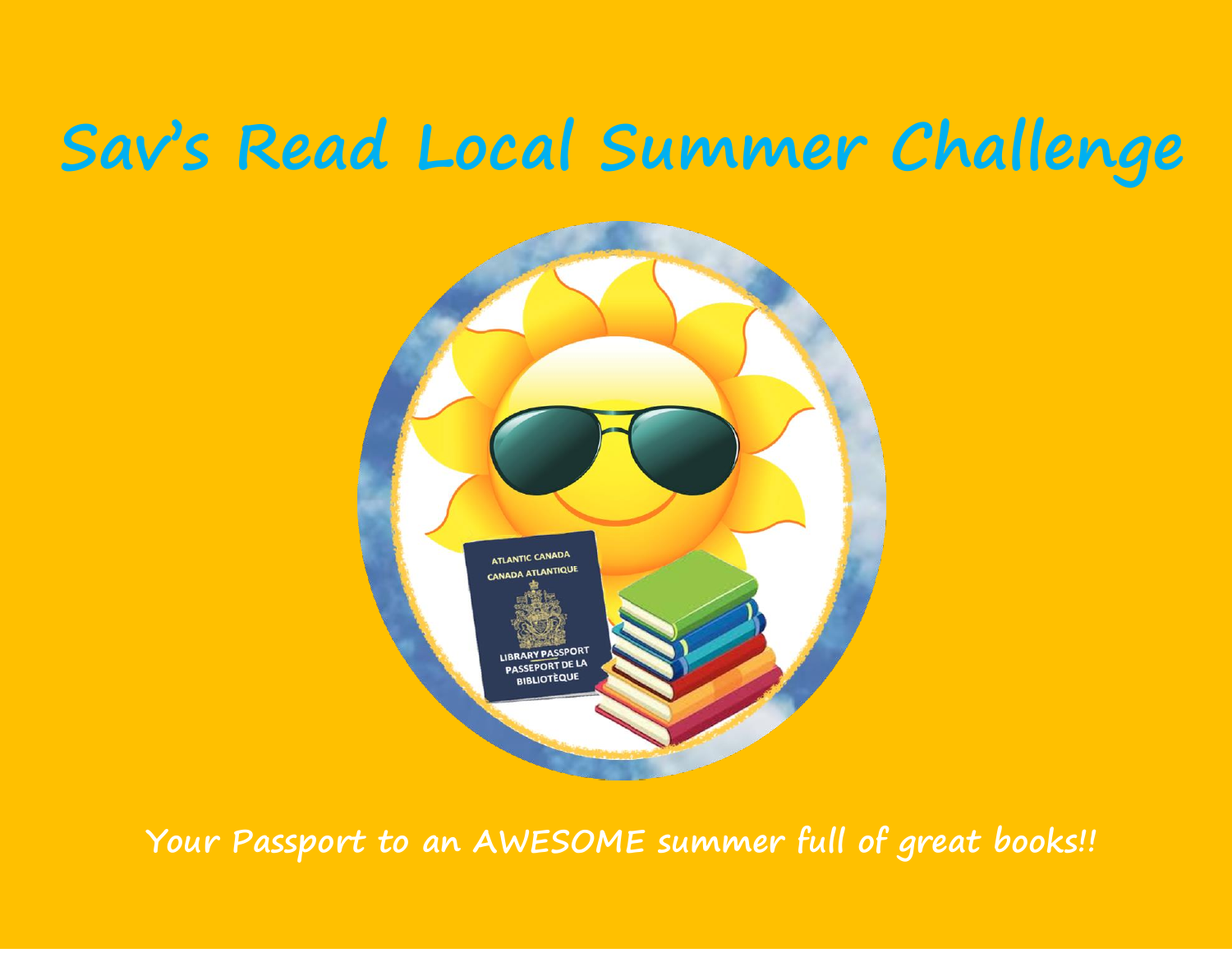

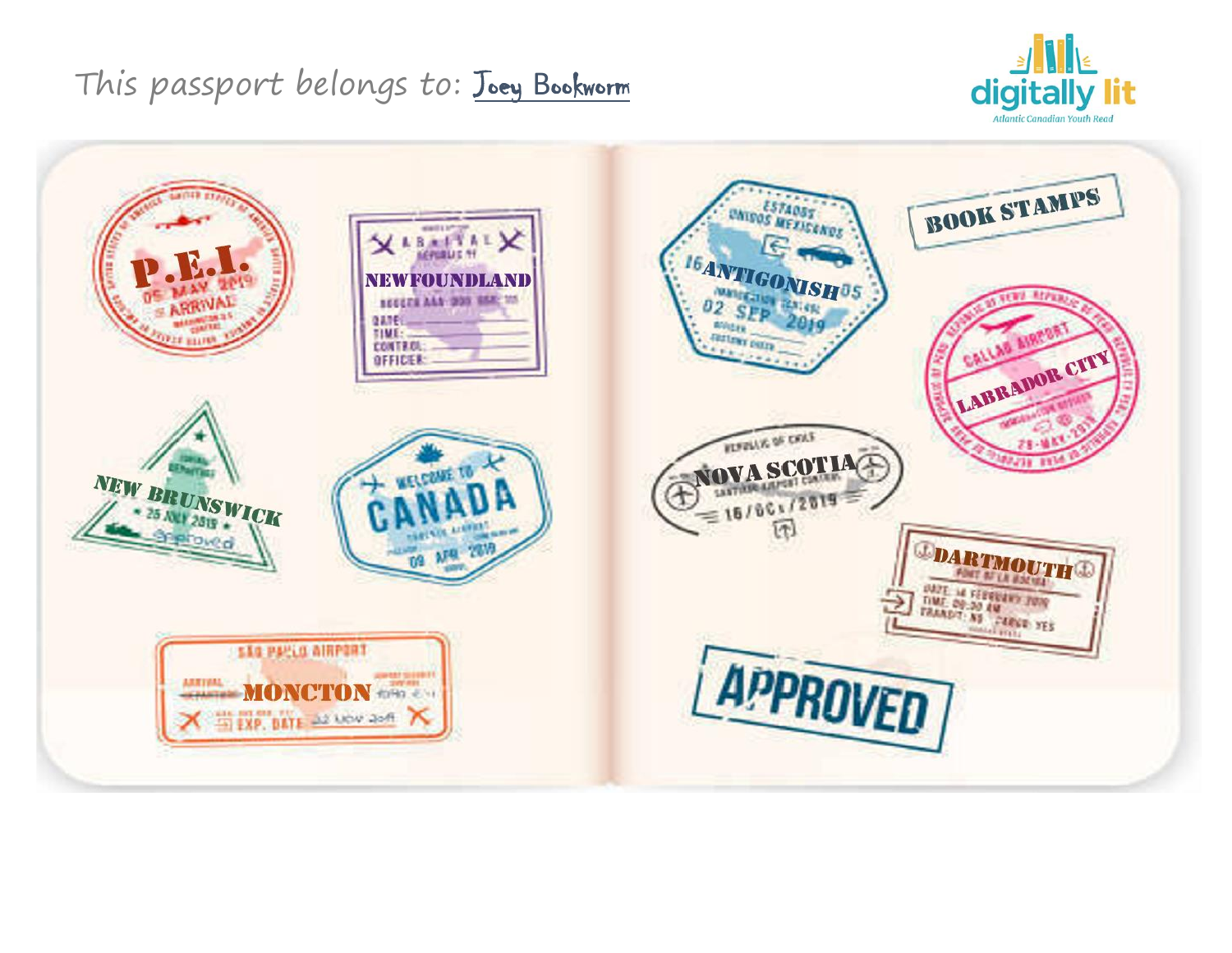



## **So, you're sure you're up for Sav's Read Local Summer Challenge?**

First, **TO QUALIFY,** you must please confirm the following:

 $\Box$  You currently live in or are originally from Atlantic Canada.

□ You are between the ages of 13 and 18 inclusive as of June 19, 2021, when the contest begins.  $\Box$  You love to read.

□ You enjoy taking on a challenge, especially a <u>reading</u> challenge.

 $\Box$  You plan to have a bit of fun along the way!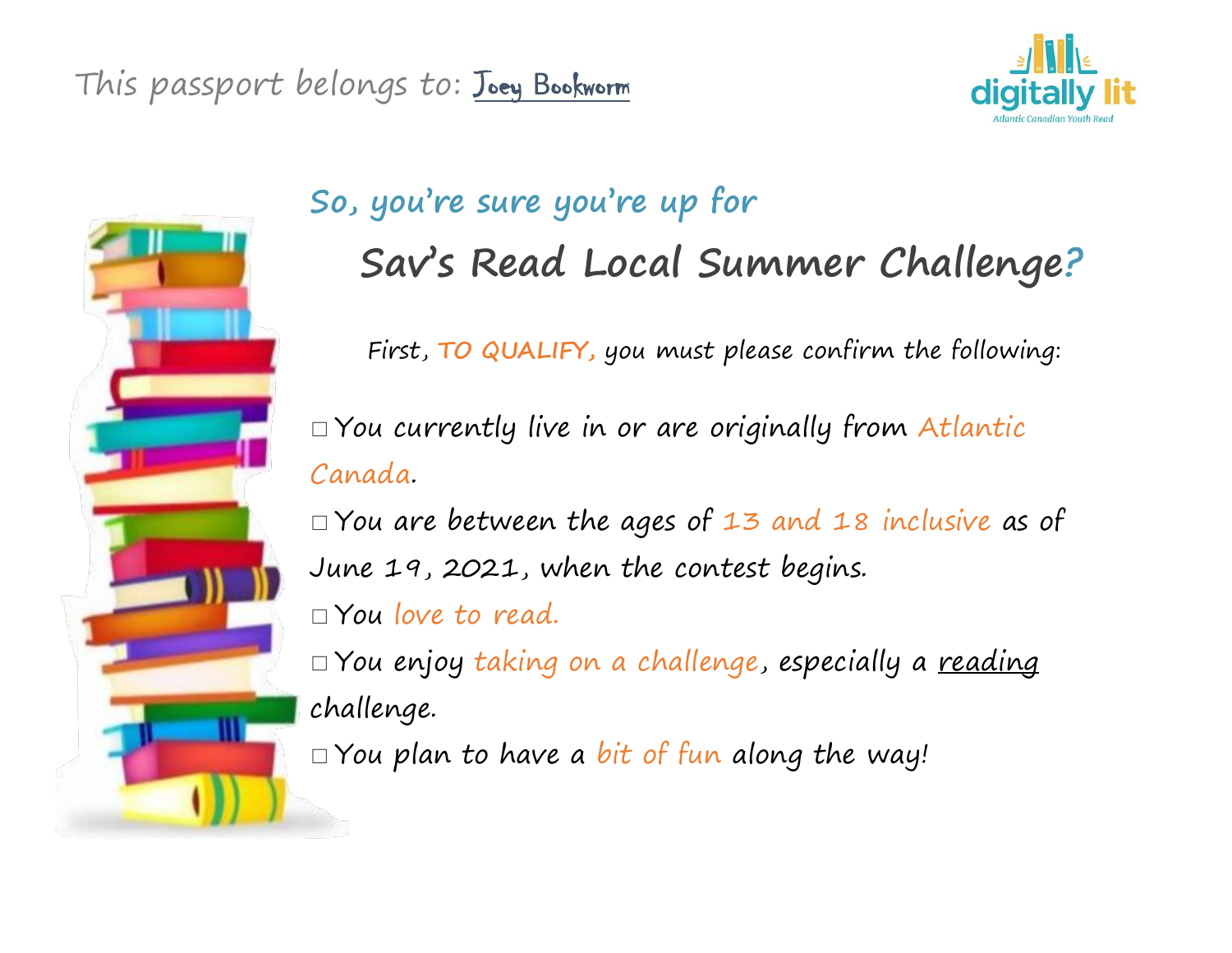

## **INSTRUCTIONS TO GET STARTED**

1. **You must select a book to read that was published in Atlantic Canada.**  It must be from one of the following Atlantic Canadian publishing houses **only**:



Breakwater Books (English publisher based in Newfoundland & Labrador)

AGERNPRESS





Goose Lane Editions (English publisher based in New Brunswick),

**Editions**<br>**BOUTON D'OR ACADIE** Bouton D'or Acadie (French publisher also based in New Brunswick), and



Nimbus Publishing (based in Nova Scotia).









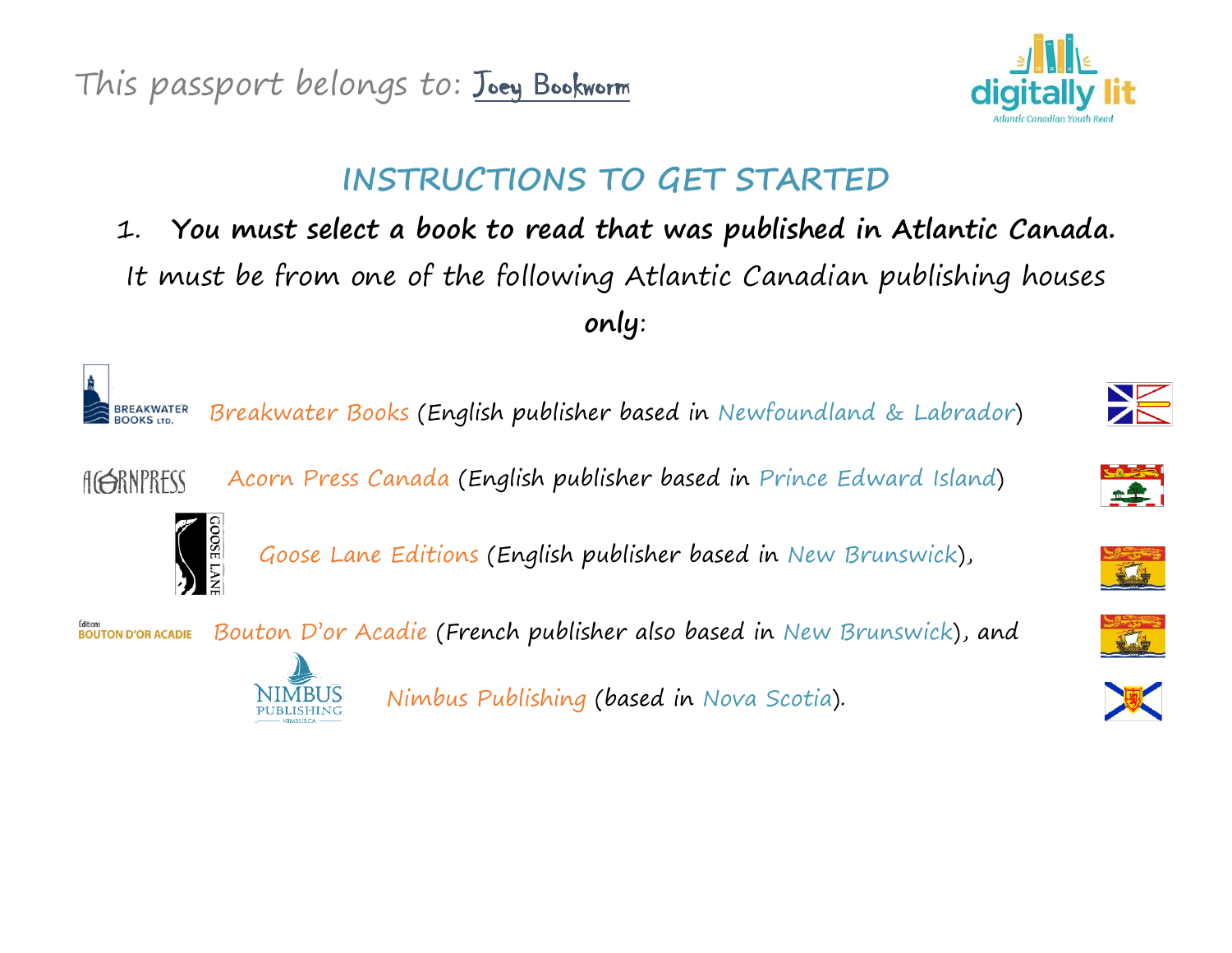

### **2. Select and acquire a copy of the book.**

You can either buy the book by ordering it online or you get it at your local library. You can read the audio version, the eBook version, or the hard copy: it's entirely up to you. If you'd like to browse those books eligible for this challenge, you can click on the links below and search at our partnering publishers'



websites.

[Breakwater Books](http://www.breakwaterbooks.com/) [Acorn Press Canada](http://www.acornpresscanada.com/) [Goose Lane Editions](http://www.gooselane.com/) [Bouton D'or Aca](http://www.boutondoracadie.com/)die [Nimbus Publishing](http://www.nimbus.ca/)



If you prefer, you can also check out the books the youth in Digitally Lit are currently reading. You can do so <u>[by clicking here.](https://www.digitallylit.ca/youth-reads)</u>

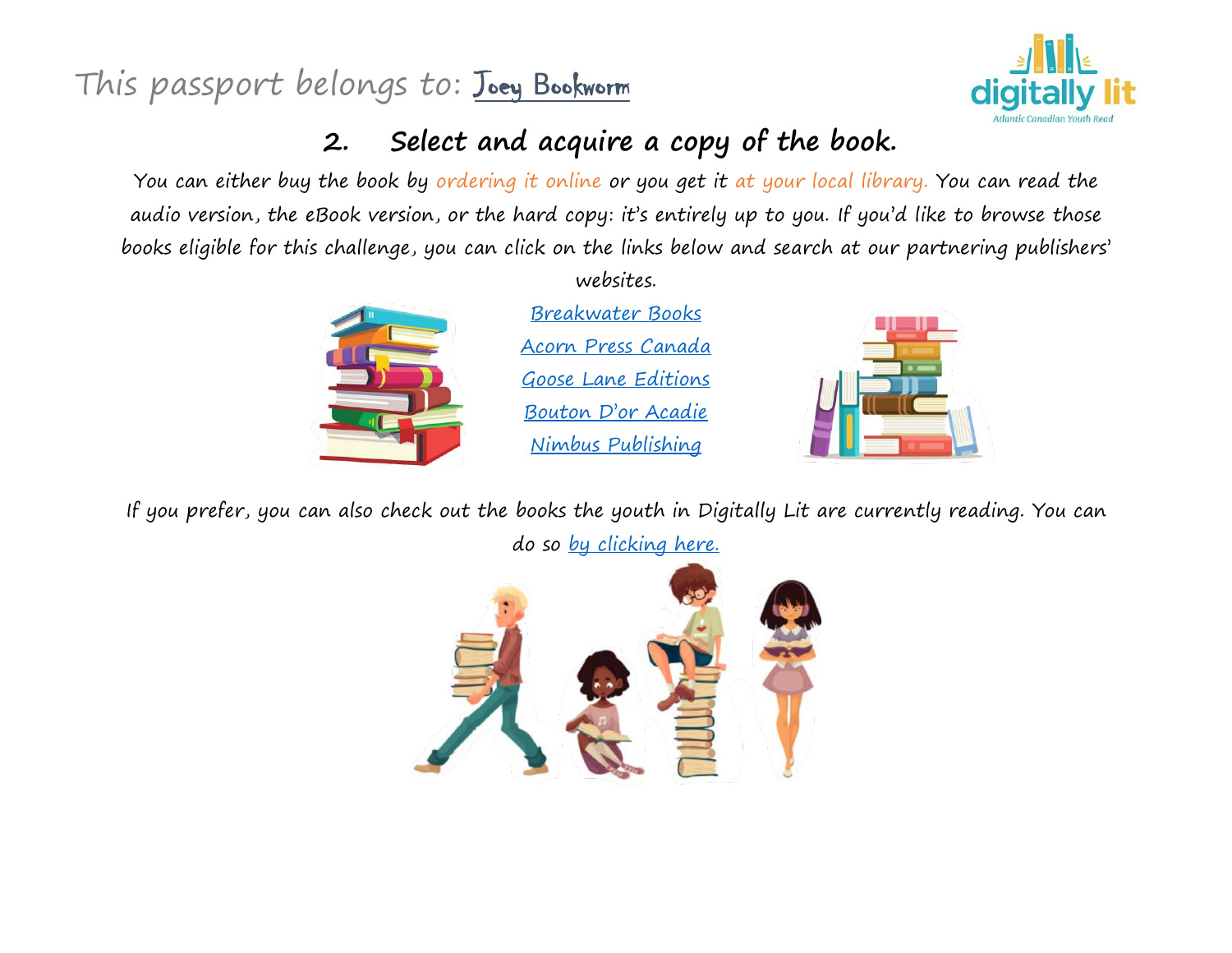

#### **3. Keep yourself motivated.**

Because we feel the pursuit of reading is so important, we've decided to offer prizes to those young readers who decide to really take on this challenge!



All prizes will either be a gift certificate to your favourite local and independent bookstore or a donation of the same amount to your favourite local library. You get to decide! Meanwhile the winner will be decided based on the tracking process described below: those who accumulate the most points win!

#### **4. Track your progress!**

You can start tracking your progress as soon as the challenge launches. To do so, just fill out your passport below. Under **Book Title & Author**, simply type or write the book title and author's name. In the next column, under **Publisher**, let us know which of the five publishers-- Breakwater Books, Acorn Press, Bouton d'or Acadie, Goose Lane Editions or Nimbus Publishing—this book comes from. Next, track the days you start and finish each book. Under **Extra Points Description & URL/LINK**, please view the shorthand for what you can write to describe how you earned extra points. Whenever possible, please share any extra information to prove you've done so (a URL is fine, but you may also attach screen shots if you wish).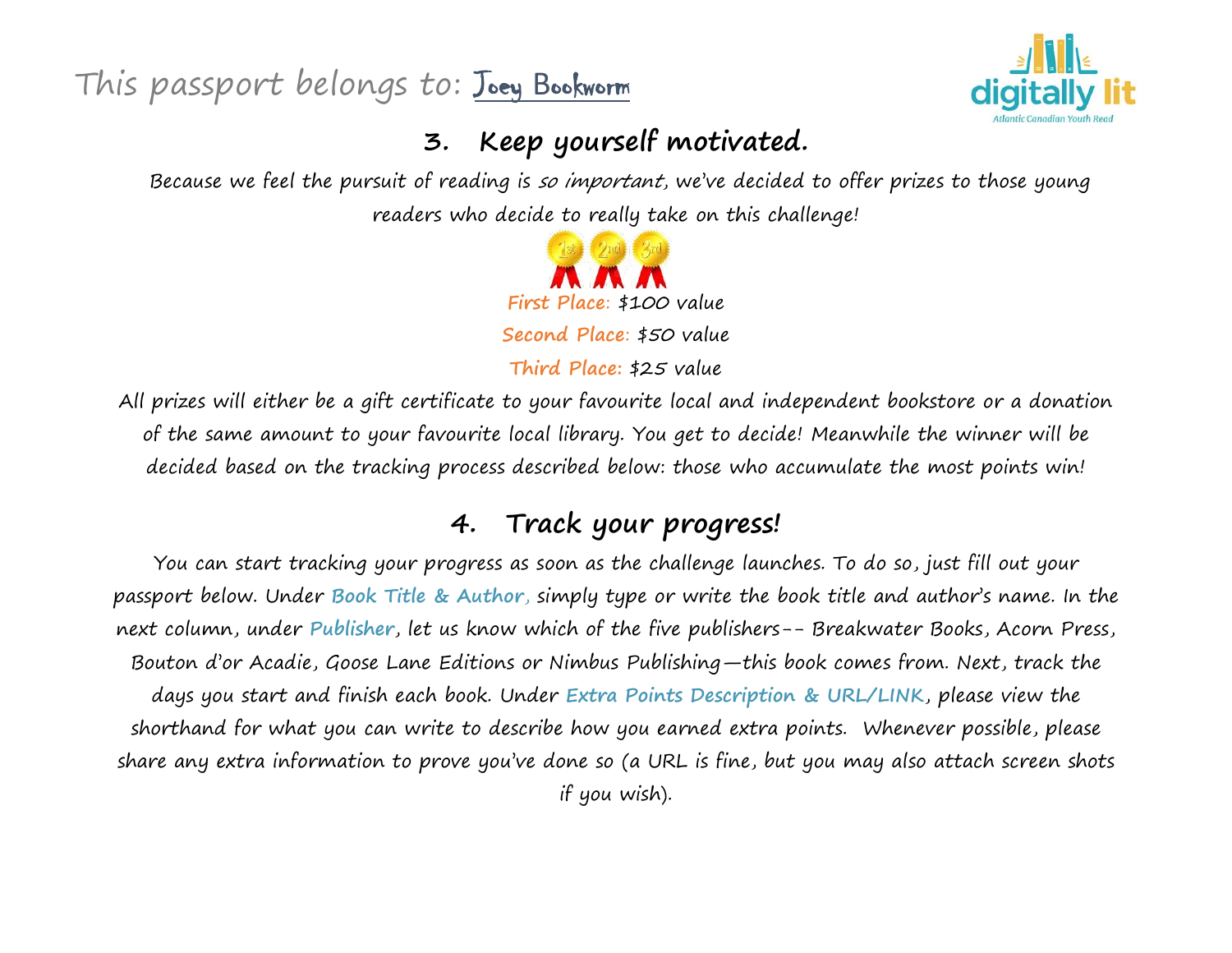

## **In it to Win It** ★★★★★ **How to Earn Points!**

Please find examples of shorthand wording (for example, "BOOK READ", "SM POST", "ENGAGE 50+"; etc) below. This is to help you save time and space on your tracking sheet. You can also read each point earner's full descriptions below!

**BOOK READ.** 

Earn one point for every book read.

**ENG BOOK REVIEW.** 

Earn one more point for submitting a book review in English. ★ **NON ENG BOOK REVIEW.** 

Earn one point for submitting a book review in a language other than English **SM POST.** 

Earn a point for every original social media post about the challenge using hashtag #savreadlocalchallenge ★

#### **ACTIVE DL YEP.**

Earn a point for participating in any of the active Digitally Lit Youth Engagement projects listed <u>[here](https://www.digitallylit.ca/youth-led-projects)</u> (for example, #YouthDrawTheWord, #inthistogether) **X** 

**ENGAGE 50+.** 

Earn extra points for engaging more than 50 people on a given post about Sav's Read Local Summer Challenge. ★

**THINKING BIG!**

Earn extra points for Creativity & Fun, Critical Thinking and/or Social Empowerment, as measured by the Digitally Lit mentors and Savannah Ferris. ★